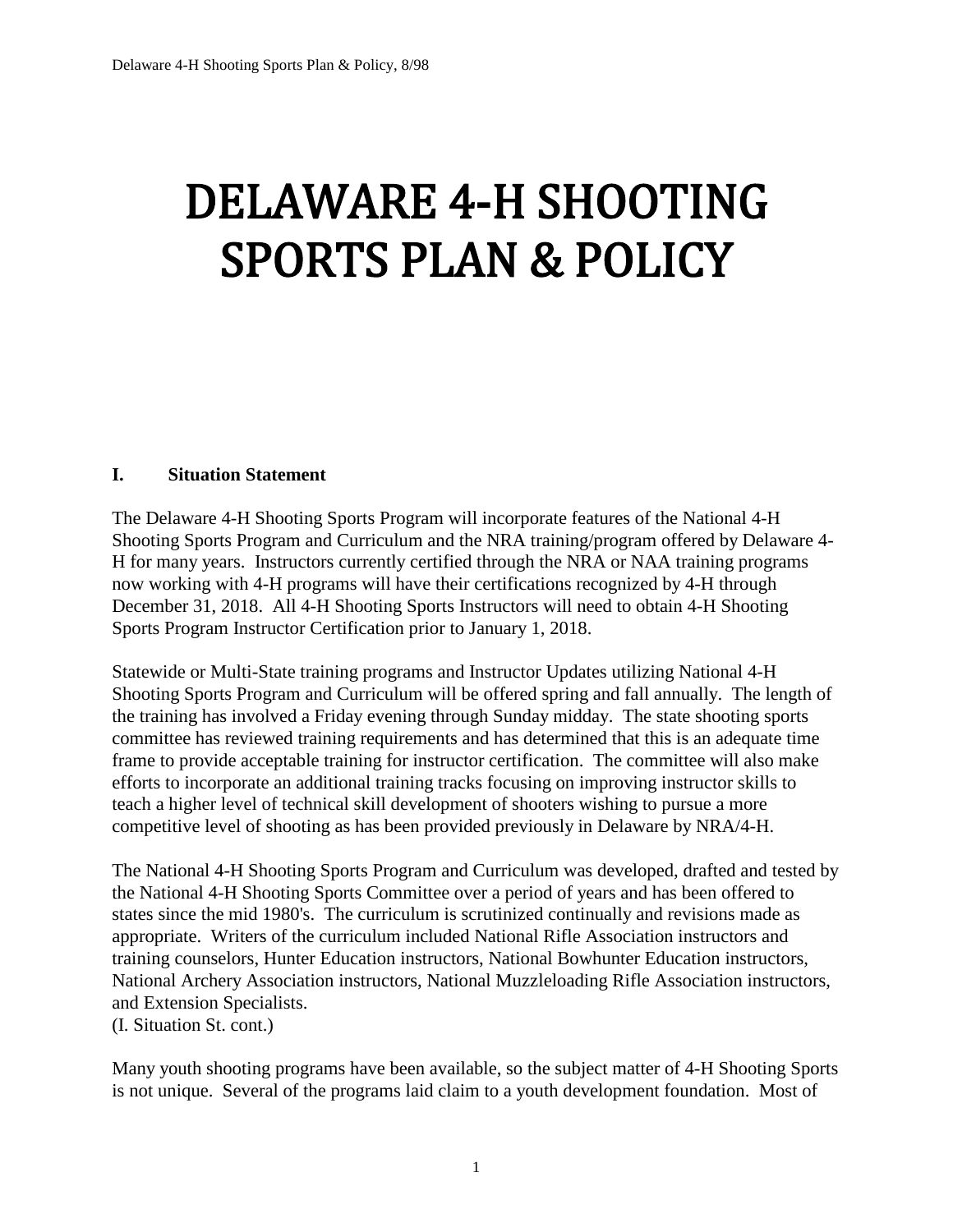them used a volunteer corps to present the program to young people. A few of them even tried to link shooting to other areas of concern. The 4-H Shooting Sports Program tried to combine the best of all of these programs while keeping a relationship with the existing natural resources, safety or outdoor recreation programs. The materials and training programs emphasized young people and their life skills as the product of the program while using tested techniques and positive reinforcement to develop fundamentally sound shooters. Strong and continuing recruitment of volunteers, intensive volunteer equipping and management, minimal commitment of professional staff and time and attractiveness to males and females, older teens, and families have been and continue to be key elements in successful 4-H Shooting Sports Programs.

The program relies on National and State 4-H trained & certified instructors to conduct classes/programs in the various disciplines (Archery, Rifle, Shotgun, Black Powder, Air Pistol, Hunting & Wildlife, and Program Coordinators) using the National 4-H Shooting Sports Curriculum. Shooting Sports has the potential of being a high liability activity. Therefore, the program requires 4-H trained & certified instructors to adhere to the safety rules and regulations as dictated by the program to decrease the liability of such an educational experience.

The 4-H Shooting Sports Program is a youth development education program which uses a prevention education model that strongly emphasizes positive youth-adult interaction and peer leadership. It uses skills and disciplines of safe shooting and wildlife management to assist young people and their leaders in attaining knowledge and developing essential life skills. The program can enhance family communications and quality time together. It creates an environment for a caring relationship between a young person and a significant adult, whether this is a family member, other adult, or teen volunteer. These activities provide the opportunity for immediate gratification to the youth and satisfaction and self-worth to the adult/teen volunteer who acts as teacher and role model for younger 4-H youth members.

### **II. Program Objectives**

- A. Youth development is the number one goal of the 4-H Shooting Sports Program. 4-H Shooting Sports provide an outstanding way of providing human growth and development in the life skills identified by the National 4-H Program.
- B. To enhance development of participant's self-concept, character and personal growth through safe educational and sociallyacceptable involvement in shooting activities.
- C. To strengthen families through life-long recreational activities.
- D. To develop leadership qualities in youth and adult participants.
- E. To expand 4-H membership and involve additional 4-H adult volunteers.
- F. To encourage understanding of natural resource concepts through participant's interest in shooting and hunting.
- G. To expose participants to the broad array of vocation and lifelong avocational activities related to shooting sports.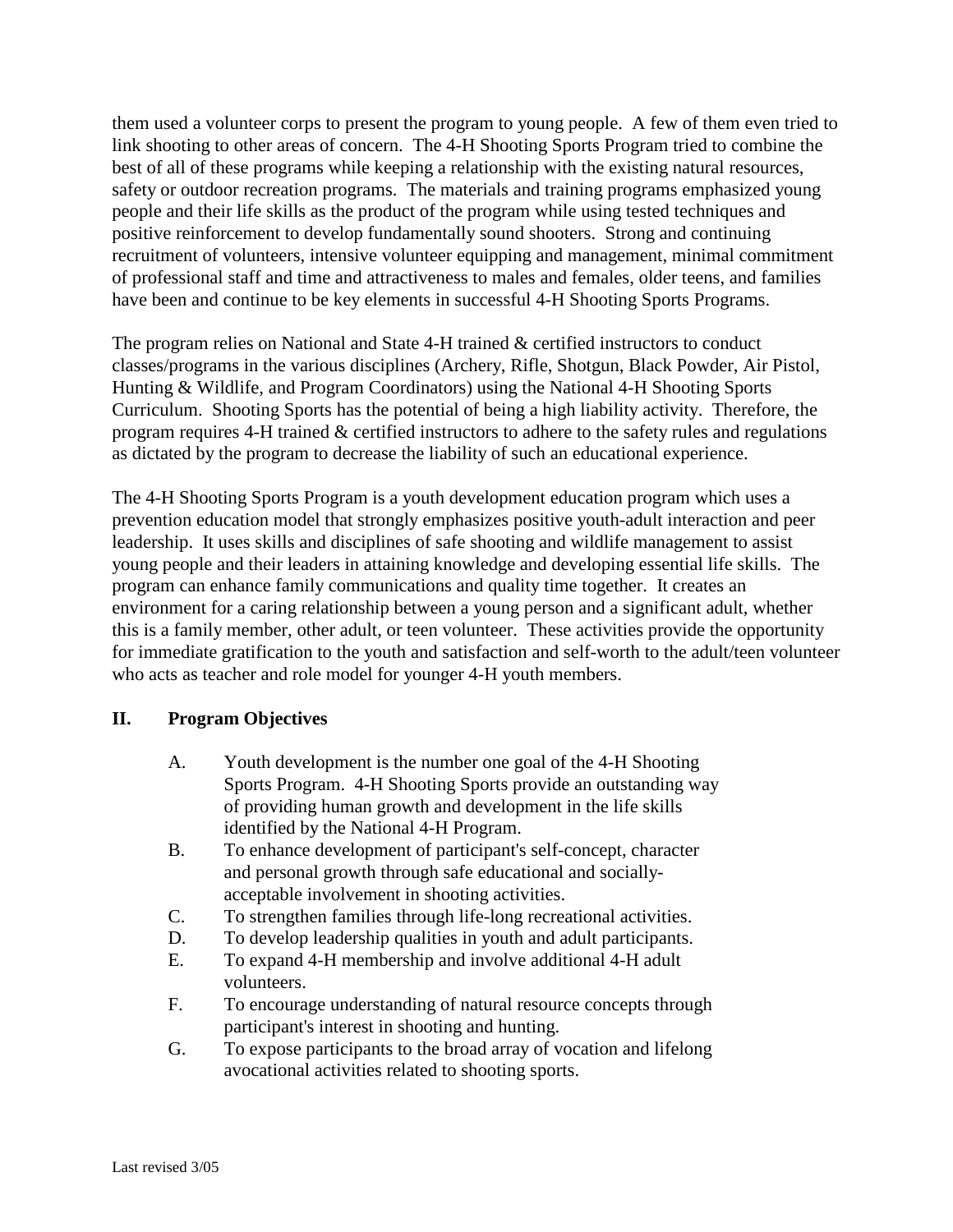- H. To teach safe and responsible use of firearms and archery equipment at home, on the shooting range, or in the field, including sound decision-making, self discipline, and concentration.
- I. To promote the highest standards of safety, sportsmanship, and ethical behavior.
- J. To complement and enhance the impact of existing safety and hunter education programs.
- K. To provide 4-H training and certification in the various shooting sports disciplines for adult volunteers.
- L. To maintain and expand a state level committee of Nationally trained and certified 4-H Shooting Sports Instructors.

# **III. Philosophy**

- A. All instructors in the program will be certified by the State 4-H Shooting Sports Committee to teach specific discipline(s). Instructors shall participate in an instructor update every 3 years, or more often if new material, new instructional methods or significant program changes are developed.
- B. A county shall not sponsor or schedule any shooting sport activity conducted by anyone other than a 4-H trained and certified Shooting Sports Instructor of the appropriate discipline.
- C. Instructor training and certification sessions will be scheduled and conducted by the State 4-H Shooting Sports Committee as a group. No certifications will be given by individual state instructors.
- D. The county is responsible for implementing DCES Volunteer Policy as it pertains to shooting sports instructors and for verifying proper certification.
- E. The 4-H Shooting Sports Program is not an individual 4-H project, but should be taught as a group project, 4-H club, 4-H special interest group, or 4-H camping sessions.
- F. The enrollment in the program has the potential of reaching new youth audiences as well as new volunteer adult leaders.
- G. Competitive shooting events are optional and individual, and not the main thrust of the program.
- H. 4-H Shooting Sports Programs are open to all youth 8 to 18 years of age (as of Jan. 1 of the current year) without regard to race, color, sex, handicap, religion, age or national origin. 4-H Clovers (age 5-7) are not eligible for any aspect of 4-H shooting sports programs.
- I. A 4-H Shooting Sports Instructor has the right to refuse any participant from the shooting sports activity in the interest of safety for the participant and others in the program.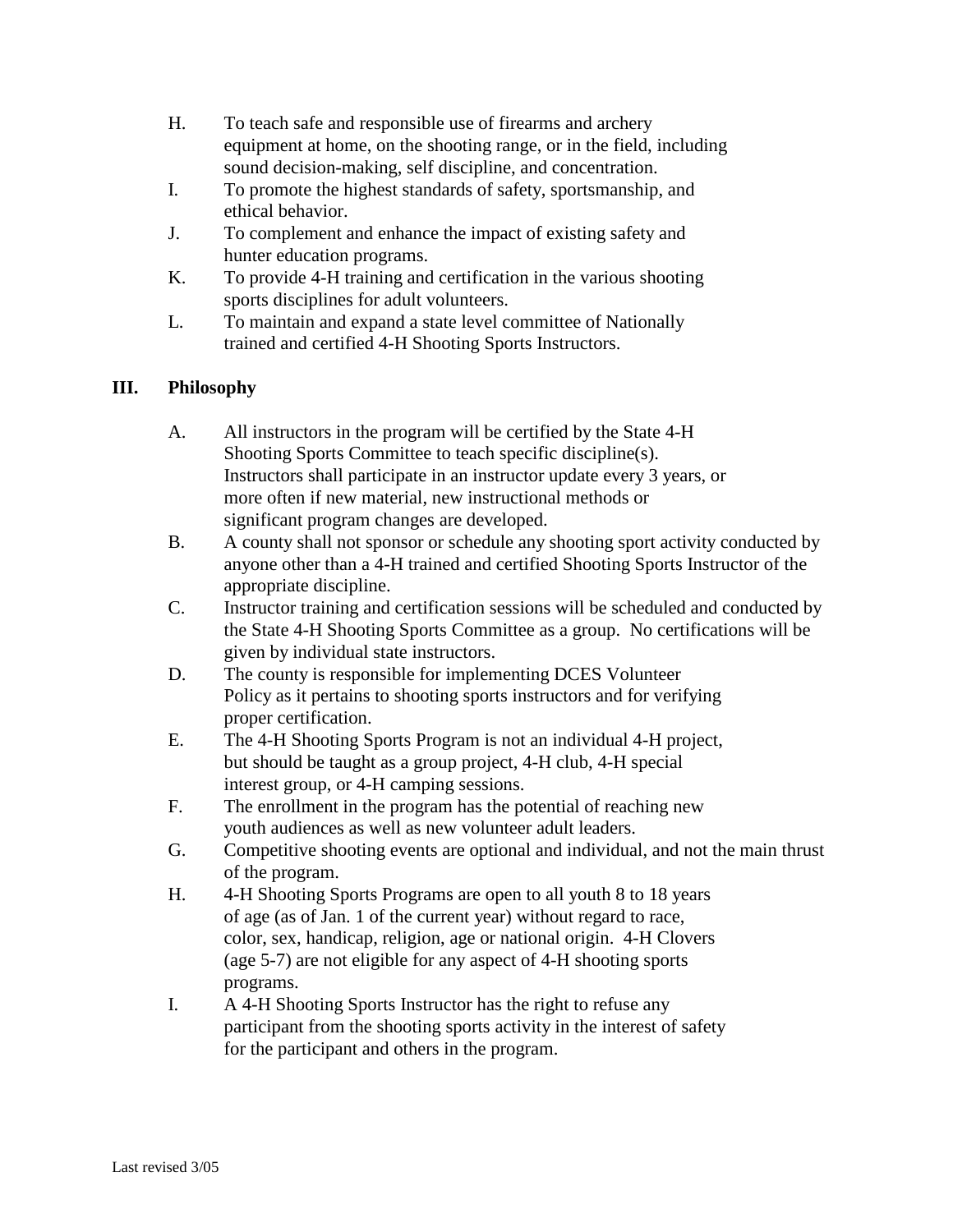- J. Inter-agency cooperation/collaboration and participation through use of facilities and equipment as well as cooperative programming is strongly encouraged.
- K. Pistol training will be limited to air pistols.
- L. Use of black powder will be limited to those 14 years of age or older.

### **IV. Program Administration**

- A. This program is administered by the State 4-H Shooting Sports Committee and the State 4-H Coordinator. This committee will:
	- 1. Administer the program.
	- 2. Develop a program outline for counties to follow.
	- 3. Conduct Instructor training & certification activities.
	- 4. Develop informational materials used in publicizing the program.
	- 5. Provide orientation of county faculty to the shooting sports program.
	- 6. Initiate resource development in partial support of programming.
	- 7. Maintain files of 4-H instructor certification status.
	- 8. Cooperate with County Faculty to assist in program operations and administration.

 9. Provide leadership for all State 4-H Shooting Sports events including the following:

- All 4-H Shooting Sports Instructor Training and Certifications
- State 4-H Smallbore Match
- State 4-H Archery Contest/Fun Shoot
- State 4-H Shotgun Match/Fun Shoot
- Other State 4-H Shooting Sports contests, events, fun shoots, activities, or programs as established by the committee and supported by

Extension 4-H Administration.

# **V. Instructor Certification Requirements**

The program requires the use of national or state 4-H trained  $\&$  certified instructors to conduct classes/programs in the various disciplines (Archery, Rifle, Shotgun, Air Pistol, Black Powder, Hunting & Wildlife, and County Coordinator). No person may be certified as an instructor until the following requirements are met:

- 1. Age: Instructor 21 years of age as of January 1 of current year. Assistant Instructor - 18 years of age as of January 1 of current year. (Asst. Instructor - can instruct youth under direct supervision of an Instructor and only if the Instructor is present during the instruction) Apprentice Instructor  $-15$  years of age as of January 1 of current year. (Same limitations as Assistant Instructor.)
- 2. Successfully complete instructor training sessions administered by the State 4-H Shooting Sports Committee and demonstrate competency to instruct as determined through a written test, trainer observation and other screening used during training.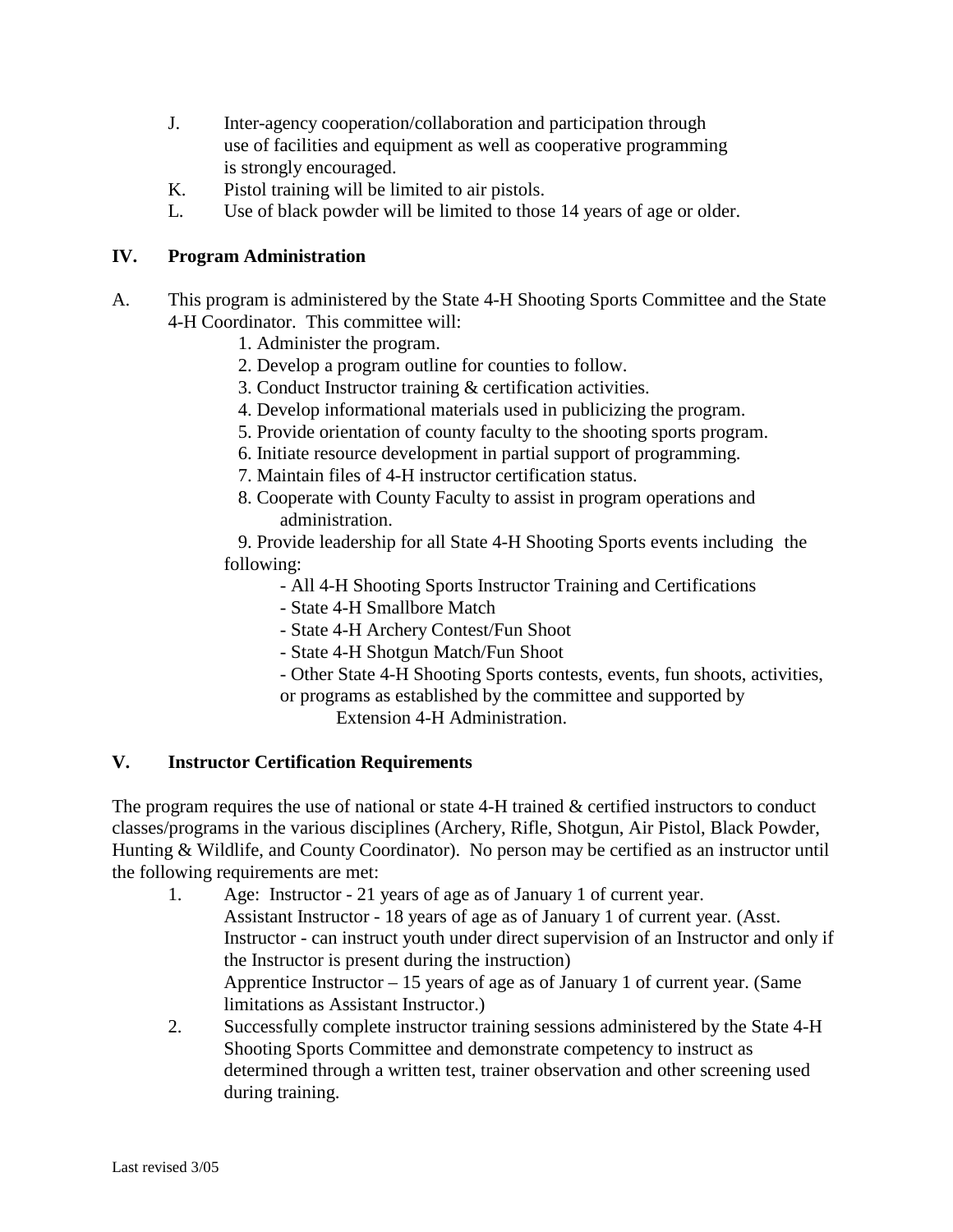- 3. Have been approved as a current DCES Volunteer through local County Extension Office.
- 4. Volunteers who respond positively to the question on criminal offenses must be approved by the CES Personnel Director before being approved as instructors.
- 5. Be recommended by County Extension 4-H Faculty.
- 6. Only one discipline certification may be achieved at a single state sponsored training & certification workshop. A participant must attend all of the training sessions at a state 4-H sponsored workshop which includes a minimum 12 hours of discipline instruction and additional 6 hours on topics of shooting sports philosophy, youth development, risk management, planning county programs and additional topics identified by the State 4-H Shooting Sports Committee. The State 4-H Shooting Sports Committee reserves the right to withhold certification.
- 7. National Rifle Association (NRA) and National Archery Association (NAA) Certification will be accepted for instructors at residential 4-H camps through December 31, 1997, provided instructors are approved DCES Volunteers and have participated in additional camp staff training as required by Camping Director responsible. Effective January 1, 1998 all shooting program instructors must have current 4-H Shooting Sports Training and Certifications.

## **VI. Instructor Renewals and Recertification**

- 1. To maintain certification as a 4-H Shooting Sports Instructor, one must teach or assist in teaching a class within the instructors discipline every two years. It is required that all classes be reported and documented as per Section X.
- 2. Should instructor certification lapse, the individual must repeat the state 4-H training program.
- 3. All instructors in the program will be certified by the State 4-H Shooting Sports Committee to teach specific discipline(s). Instructors shall participate in an instructor update/renewal every 3 years, or more often if new material, new instructional methods or significant program changes are developed.

### **VII. Duties of Certified Instructors**

- 1. To provide basic instruction to students and other duties as outlined in the individual DCES Volunteer Job Description as developed in cooperation with County Extension Faculty.
- 2. To report all students trained to the County Extension Faculty and to make annual reports to the State 4-H Shooting Sports Committee or other designated representative. Reports are to cover the calendar year and be submitted by December 31 of that year.
- 3. To keep current as certified instructors by teaching classes and attending instructor updates or retraining sessions as available and as required by the State 4-H Shooting Sports Committee.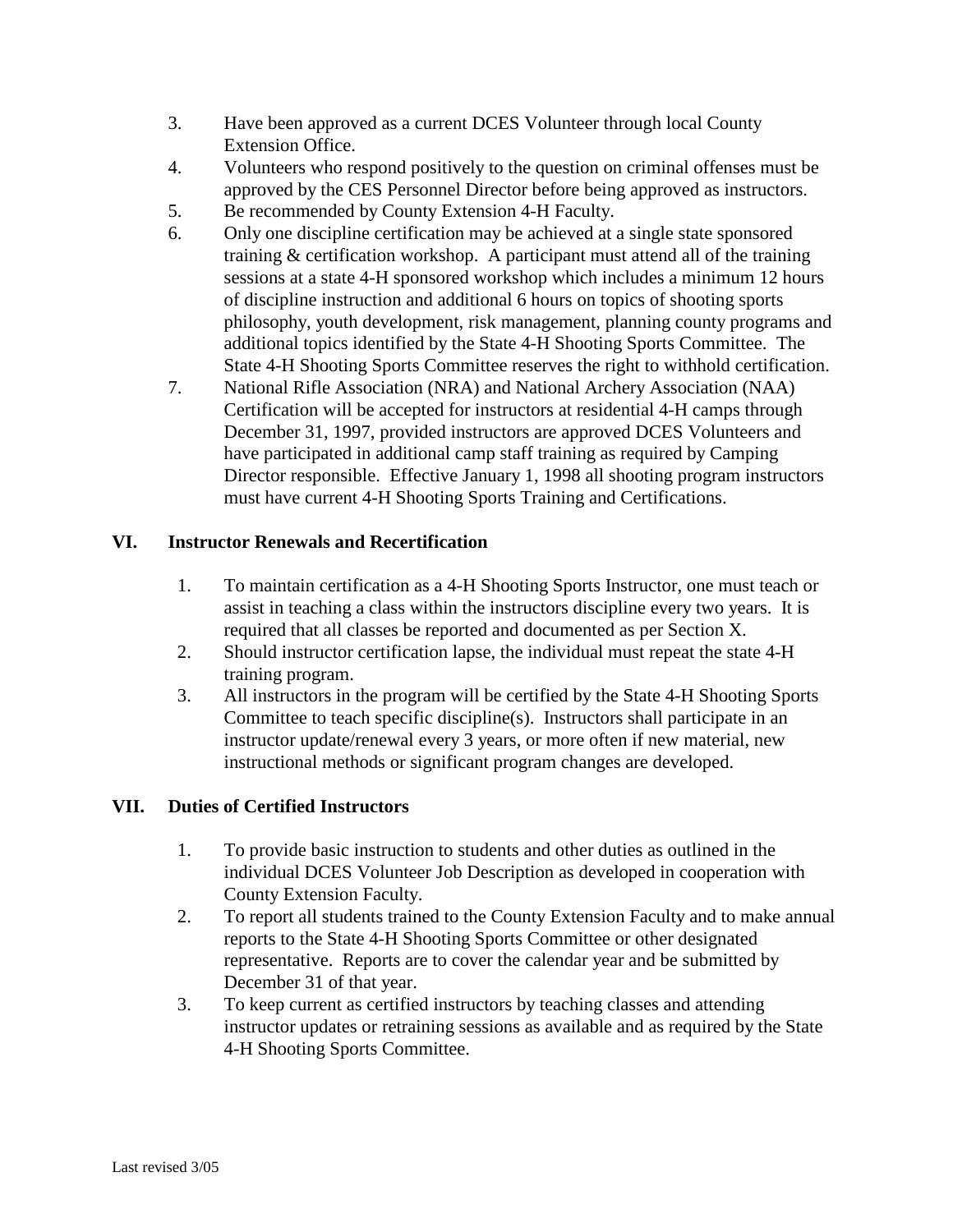### **VIII. Instructor Training**

- 1. Instructors Certified through the State 4-H Shooting Sports Committee will receive a copy of the 4-H shooting sports curriculum for their individual discipline. If an instructor terminates their 4-H involvement then this material must be returned to the County Extension 4-H Faculty, as it is property of the 4-H program.
- 2. Methods of instruction at state workshops will include: A) Lesson outline and use of outline; B) Discipline Curriculum Manual; C) Other methods may include - Hands on Learning, Live Firing, Demonstrations, Lecture, Role Playing, Class Involvement, Simulated Experience, Visual Aids, and Exhibits.
- 3. Instructor training will include a segment where workshop participants will have an opportunity to demonstrate teaching skills.

#### **IX. Instructors Code of Ethics**

- 1. All certified instructors will adhere to the 4-H Code of Conduct.
- 2. Instructors of 4-H Shooting Sports Clubs and Special Interest Groups are to work with youth to learn the 4-H Pledge, and to encourage member participation in club meetings, county and state 4-H activities. 4-H members are expected to 1) complete member enrollment and code of conduct forms; 2) exhibit project skills; 3) present a project talk, demonstration, or presentation; 4) maintain 4-H member records for project completion.
- 3. Instructors should demonstrate a positive role model for youth to follow.

#### **X. Instructor Reporting Requirements**

Instructors are to report all students trained to the County Extension Faculty and to make annual reports to the State 4-H Shooting Sports Committee or other designated representative. Reports are to cover the calendar year and be submitted by December 31 of that year. Forms for reporting shooting sports programs can be obtained at the County Extension Office. Extension 4- H Faculty should sign the report form, return a copy to the instructor, retain a County Office Copy and forward a copy to the State 4-H Shooting Sports Committee or designated representative. THIS REPORTING OF TEACHING ACTIVITIES IS A PREREQUISITE TO MAINTAINING THE CERTIFICATION OF INSTRUCTORS WHO CONDUCTED OR ASSISTED WITH THE PROGRAM AS PER OTHER REQUIREMENTS IN SECTION VI RELATED TO MAINTAINING CERTIFICATION.

#### **XI. State 4-H Shooting Sports Committee Structure**

- 1. Committee membership shall include all state level, nationally certified 4-H shooting sports instructors, both 4-H volunteer and Extension Faculty.
- 2. Committee leadership will be provided by Extension Faculty nationally certified as 4-H Shooting Sports Coordinators.